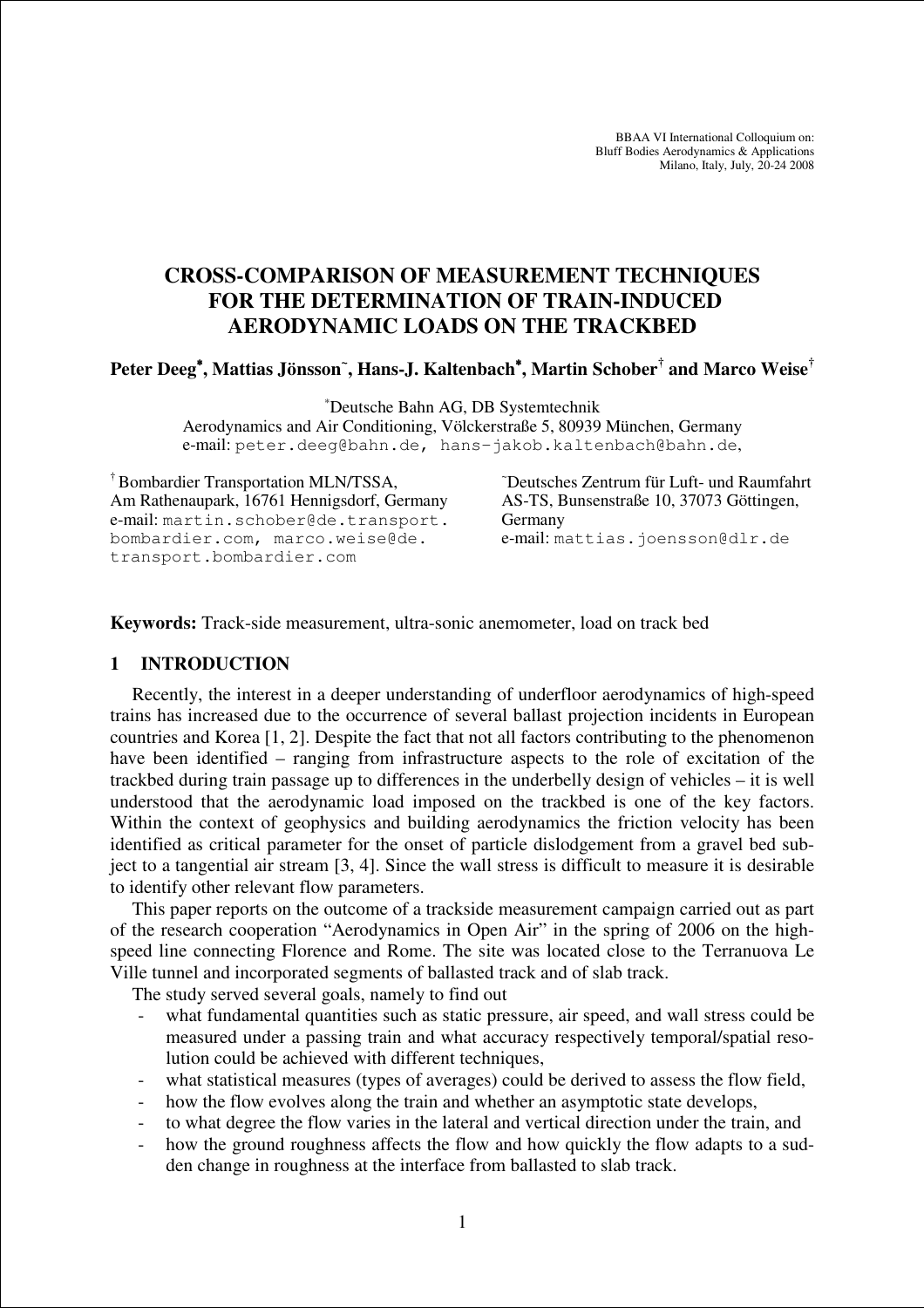#### **2 SET-UP AND MEASUREMENT TECHNIQUES**

Fig. 1 shows two examples of the measurement devices installed in the trackbed, namely lateral and vertical rakes of Pitot and Prandtl tubes and a special design of a 2D ultra-sonic anemometer with a temporal resolution of approximately 250 Hz. The resonance frequency of the various pressure probes was determined to be in the range 200 Hz to 360 Hz.



**Figure 1**: Installation of a Pitot tube rake (left) and of a 2D-Ultrasonic-Anemometer on slab track.

The probes and the data acquisition equipment must be robust due to disturbances from the presence of ground vibrations, of dust, and of strong electromagnetic fields.

### **3 RESULTS**

Measurements were recorded from regularly passing trains which differed considerably with respect to the train speed. Thus, ensemble averages have to be built for non-dimensional coefficients such as  $c_p = (p - p_0)/(0.5 \rho u_{\text{train}}^2)$  and  $c_U = u/u_{\text{train}}$  assuming Reynolds number independence. Between 30 and 35 passages of trains of the ETR 500 series in the speed range 190  $km/h < u_{\text{train}} < 250$  km/h were selected for the computation of ensemble averages.

Fig. 2 shows time traces of velocity signals recorded with different probes. The USA signals shows that the axial flow speed quickly rises to a level around which it fluctuates. The flow is highly turbulent and lateral fluctuations are nearly as intense as the axial fluctuations.



**Figure 2:** Left: raw data from USA for axial and lateral flow speed near top of rail vs. time (in s). Right: Raw data from Pitot tubes without (dashed) and with (solid line) a 75-Hz-low pass filter versus axial position (in m) under the train.

Clearly, the Pitot tube signal is spoiled by the presence of resonances which are not related to changes in the flow speed. Two methods have been found to be very effective in cleaning the signal. Use of a 75 Hz-low-pass filter eliminates all spurious oscillations from the instantaneous signal. Alternately, one can form phase averages from the static and total pressure recordings, respectively  $c_p$ , first and derive the average flow speed afterwards as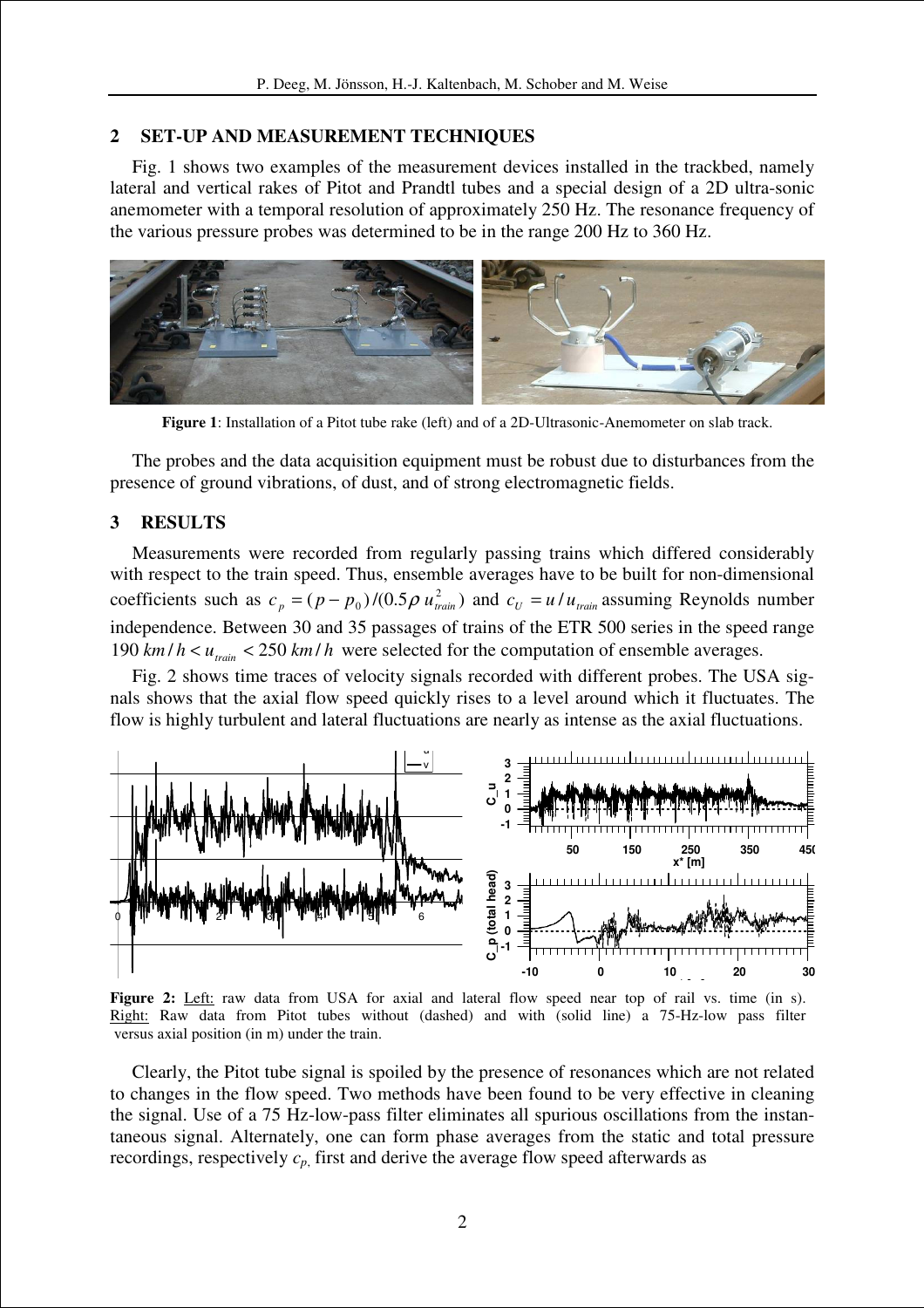$$
\overline{C}_{U}^{corr} = \sqrt{\left(\overline{C}_{p,tot} - \overline{C}_{p,stat}\right)} \sqrt{\frac{1}{1 + T_{rms}^{2}}}
$$
\n(1)

with a correction based on estimation of the turbulence intensity  $T_{rms} = (u'_i u'_i)^{0.5}/U$ .

In Fig. 3 ensemble averages are compared for three probe types at the same vertical and lateral position. During passage of the head a short flow reversal occurs which can not correctly be captured by the pressure probes. Nevertheless, as the flow (in the average) approaches an asymptotic state for  $x > 50$  *m* with a regular pattern in the flow variation from coach to coach the obtained ensemble averages are very similar for the three probe types. Also, a similar magnitude for the peak value at the train's tail is predicted.



**Figure 3:** Ensemble averages (top) and phase averages (bottom) of the axial speed and the r.m.s. of stochastic fluctuations (in arbitrary units) obtained from 75 Hz-low-pass filtered pressure recordings and unfiltered USA data near top of rail vs. distance under train. At the bottom of each figure the axle positions are shown.

The development of a regular pattern allows further comparison on the level of phase averages (defined in the region  $49.75$   $m < x < 309.25$  m) for 10 consecutive coaches. Fig. 3 (bottom) shows an example. The influence of the bogies with respect to enhancement of turbulence intensity and axial speed can be identified. Under the smooth part of the coach underside the flow relaxes towards lower speeds. The USA yields some information on the degree of anisotropy of the fluctuations.